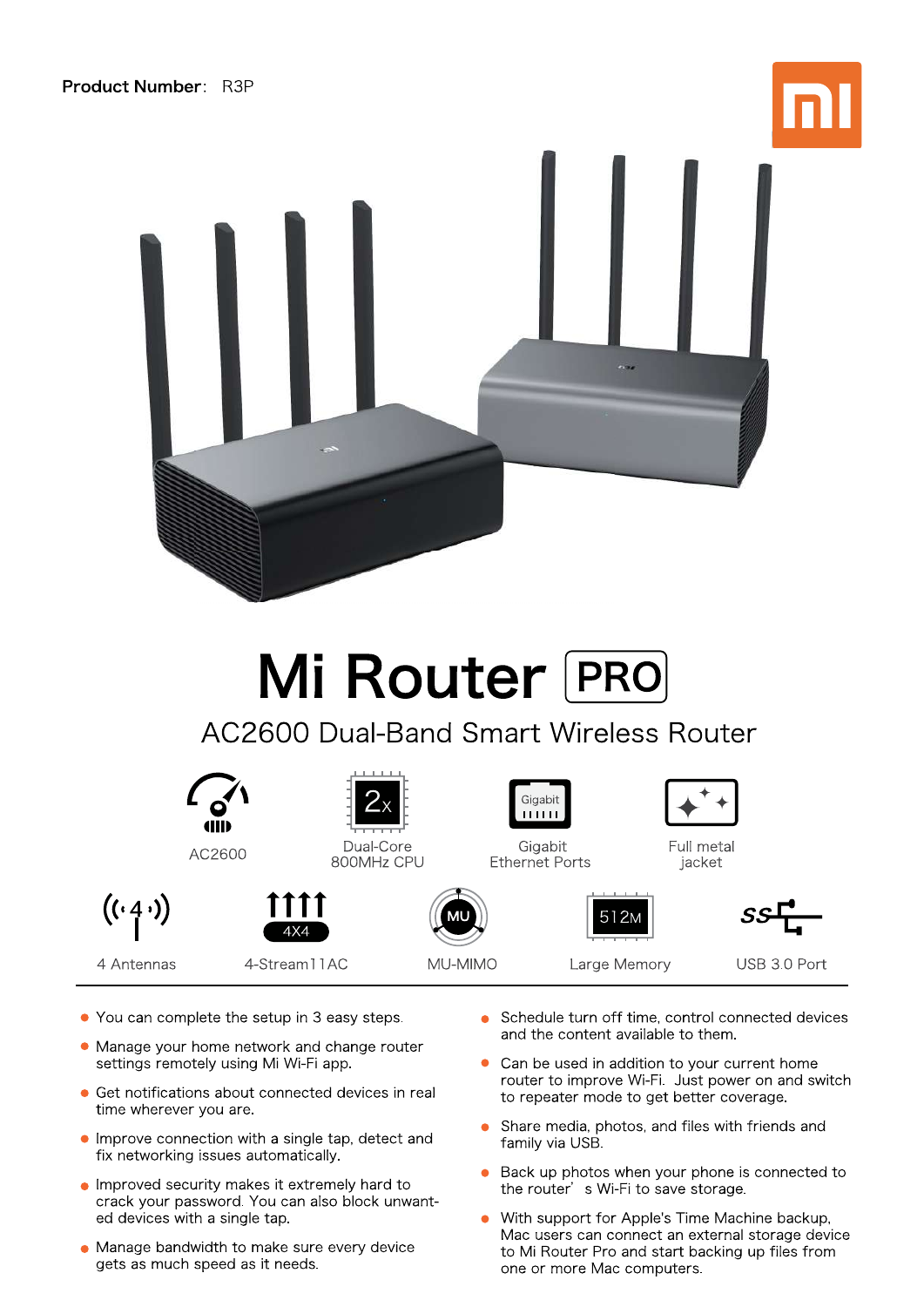| mı                           | Mi Router Pro                                                                                                                                                                                          |
|------------------------------|--------------------------------------------------------------------------------------------------------------------------------------------------------------------------------------------------------|
| Manufacturer<br>Model        | Xiaomi<br>Mi R3P                                                                                                                                                                                       |
| <b>Type</b>                  | <b>Wireless Router</b>                                                                                                                                                                                 |
| <b>Dimensions</b>            |                                                                                                                                                                                                        |
|                              | 145.6mm<br>m                                                                                                                                                                                           |
|                              | 208.33mm<br>66mm<br>195.00mm                                                                                                                                                                           |
| Weight                       | 933 g                                                                                                                                                                                                  |
| <b>Material</b>              | Aluminium alloy                                                                                                                                                                                        |
| Processor                    | MT7621A MIPS Dual Core 880MHz                                                                                                                                                                          |
| <b>RAM</b>                   | 512MB DDR3                                                                                                                                                                                             |
| <b>ROM</b><br><b>HDD</b>     | 256M SLC Nand Flash<br><b>No</b>                                                                                                                                                                       |
| Interface                    | 1 X USB 3.0 Port (DC output 5V/1A)<br>3 X 10/100/1000M LAN Port(Auto MDI/MDIX)<br>1 X 10/100/1000M WAN Port(Auto MDI/MDIX)<br>1 X Red/Blue/Yellow LED indicator<br>1 X Reset Button<br>1 X Power input |
| Protocol<br><b>Standards</b> | IEEE 802.11a / b / g / n / ac, IEEE 802.3 / 3u / 3ab                                                                                                                                                   |
| Transmission                 | 2.4G WiFi: 4*4(support IEEE 802.11N, 800Mbps max)                                                                                                                                                      |
|                              | 5G WiFi: 4*4 (support IEEE 802.11AC, 1733Mbps max)                                                                                                                                                     |
| Antena                       | 4 external dual frequency omnidirectional PCB array antennas                                                                                                                                           |
| Cooling                      | Fin-type large-scale aluminum extrusion radiator                                                                                                                                                       |
|                              | Support for 802.11ac, support for MU-MIMO technology                                                                                                                                                   |